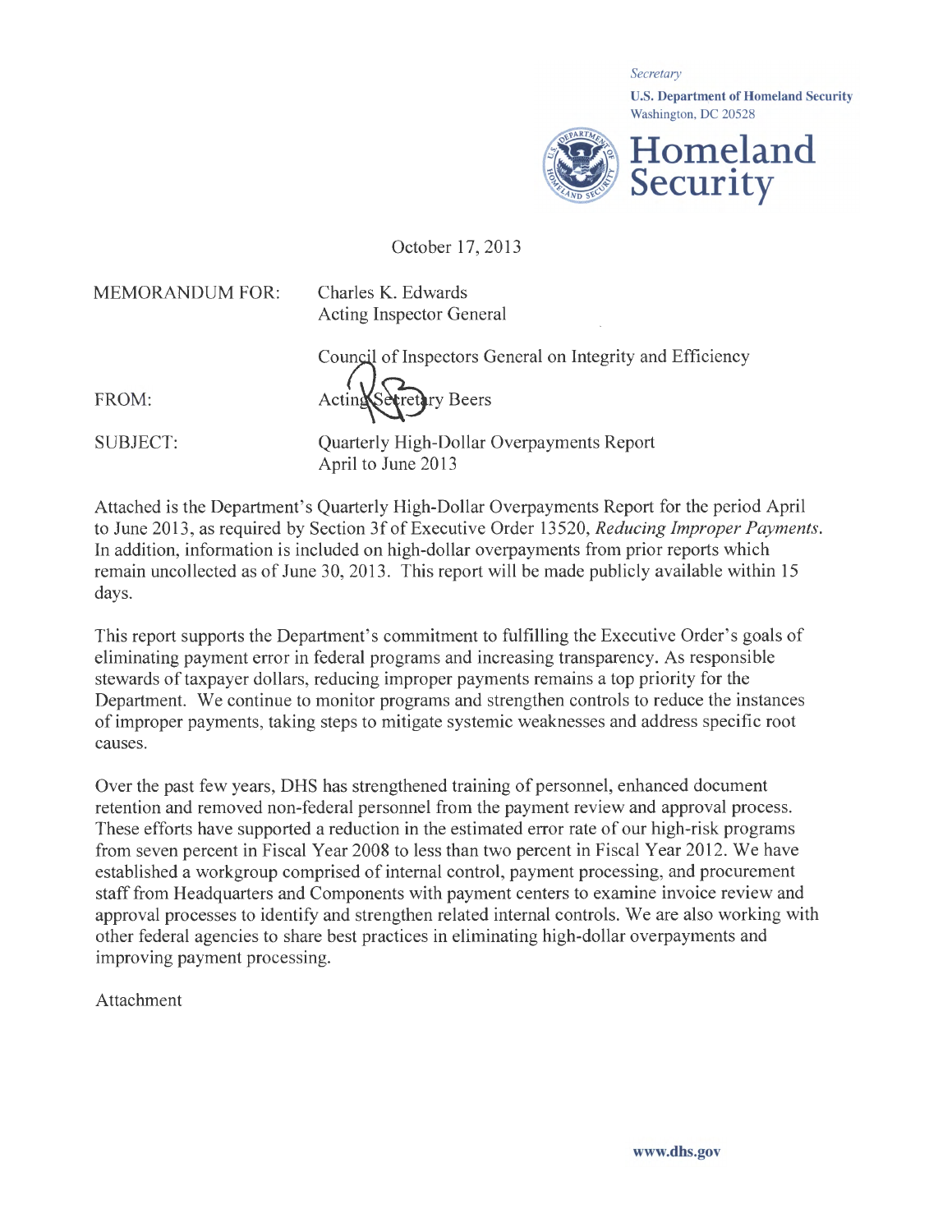## **Department of Homeland Security High-Dollar Overpayments Report for the Quarter ending June 30, 2013**

| Component    | <b>Recipient Type</b><br>(Entity or Individual) | <b>City and State</b> | Program(s) Responsible                                                                                                            | <b>Recovery Actions</b><br><b>Taken or Planned</b>                              | Why the Overpayment Occurred And Actions to Prevent Reoccurrence                                                                                                                                                                                                                                                                                                                                                                                                                                                                                                                                                                                                                                                                                                                                                                                                                                                                                                                                                                                                    | <b>Payment Date</b>  | High \$<br><b>Overpayment Date</b><br>Identified | <b>Amount Paid</b> | <b>Correct Amount</b> | <b>Overpayment Amount</b> | Recovered<br>Amount | Waived<br>Amount | Outstanding<br>Balance |
|--------------|-------------------------------------------------|-----------------------|-----------------------------------------------------------------------------------------------------------------------------------|---------------------------------------------------------------------------------|---------------------------------------------------------------------------------------------------------------------------------------------------------------------------------------------------------------------------------------------------------------------------------------------------------------------------------------------------------------------------------------------------------------------------------------------------------------------------------------------------------------------------------------------------------------------------------------------------------------------------------------------------------------------------------------------------------------------------------------------------------------------------------------------------------------------------------------------------------------------------------------------------------------------------------------------------------------------------------------------------------------------------------------------------------------------|----------------------|--------------------------------------------------|--------------------|-----------------------|---------------------------|---------------------|------------------|------------------------|
| CBP          | Entity                                          | Flossmoor, IL         | Office of Information and Vendor returned<br>Technology and Office of<br>Administration                                           | overpayment.                                                                    | An invoice was submitted by the vendor and the Contracting Officer Representative entered<br>payment data after receiving approval from the Contracting Officer. An error was discovered<br>and the vendor submitted a revised invoice. The Contracting Officer Representative entered<br>revised information without reversing the original data. CBP contacted all parties involved to<br>raise awareness of this overpayment. The Contracting Officer Representative implemented a<br>new procedure and the National Finance Center emphasized to staff the importance of<br>attention to detail when processing invoices with added unique identifiers in the invoice<br>number.                                                                                                                                                                                                                                                                                                                                                                                | December 16, 2011    | April 30, 2013                                   | \$96,415.66        | \$0.00                | \$96,415,66               | \$96,415.66         | \$0.00           | \$0.00                 |
| CBP          | Entity                                          | San Diego, CA         | Office of Administration                                                                                                          | Vendor returned<br>overpayment.                                                 | The invoice was originally paid by the program office using a fleet credit card. The vendor<br>sent the same invoice to the Office of Administration. Subsequently, the invoice was paid<br>again by the Conservation and Energy Branch. Program office and Conservation and Energy<br>Branch personnel have been briefed on proper payment procedures to be used for these<br>specific types of purchases.                                                                                                                                                                                                                                                                                                                                                                                                                                                                                                                                                                                                                                                         | April 11, 2013       | June 4, 2013                                     | \$26,937.44        | \$0.00                | \$26,937.44               | \$26,937.44         | \$0.00           | \$0.00                 |
| <b>FLETC</b> | Individual                                      | Glynco, GA            | <b>Division</b>                                                                                                                   | Human Capital Operations Overpayment was waived.                                | Three rehired annuitants who were subject to salary offset were overpaid due to under-<br>deduction of annuities. The error was due to improper on-boarding procedures used by<br>Human Capital Operations Division staff. Annuity statements were not verified upon<br>employment for correct salary-offset amounts when setting the rehired annuitants' pay and<br>annually, for any cost of living adjustments. An internal investigation was launched and<br>evealed significant deficiencies in rehired annuitants on-boarding and pay-setting<br>procedures. Corrective actions include Human Capital Operations Division staff training on<br>n-processing, pay-setting and related personnel actions for rehired annuitants without a dual<br>compensation waiver. This error for the three rehired annuitants was first reported on the<br>report ending March 31, 2013 for \$88,936.20. On May 7, 2013, FLETC identified an<br>additional \$35,435.09 owed by one of the three rehired annuitants. This entry corrects the<br>under-reported overpayment. | Sept 2009 - Oct 2012 | May 7, 2013                                      | \$35,435.09        | \$0.00                | \$35,435.09               | \$0.00              | \$35,435.09      | \$0.00                 |
| <b>NPPD</b>  | Entity                                          | Philadelphia, PA      | <b>Federal Protective</b><br>Services                                                                                             | Vendor rejected<br>overpayment and funds<br>were returned by canceled<br>check. | /endor submitted invoices with different invoice numbers for the same service. All invoices<br>were approved by the field and processed for payment. Training was provided regarding the<br>importance for field office personnel to review the invoices carefully; specifically the service<br>dates, to avoid approving duplicate invoices.                                                                                                                                                                                                                                                                                                                                                                                                                                                                                                                                                                                                                                                                                                                       | April 10, 2013       | April 17, 2013                                   | \$75,506.19        | \$0.00                | \$75,506.19               | \$75,506.19         | \$0.00           | \$0.00                 |
| <b>TSA</b>   | Entity                                          | Columbus, OH          | TSA/Payables                                                                                                                      | Vendor returned<br>overpayment.                                                 | An invoice was received via email in the morning. Supplemental information was received in<br>the afternoon of the same day which requested that the original invoice be rejected. This<br>second message was ignored and the invoice was approved. All approvers were notified to<br>review not only the contents of invoices but any supplemental information as well.                                                                                                                                                                                                                                                                                                                                                                                                                                                                                                                                                                                                                                                                                            | August 2, 2012       | April 25, 2013                                   | \$69,071.88        | \$0.00                | \$69,071.88               | \$69,071.88         | \$0.00           | \$0.00                 |
| <b>TSA</b>   | Entity                                          | Newark, CA            | TSA/Payables                                                                                                                      | Vendor returned<br>overpayment.                                                 | An invoice was received and initially cancelled. The invoice was re-entered, approved and<br>paid. The underlying invoice billed for a withholding on a contract that was not billable under<br>an older methodology then in effect but was billable under a later methodology which should<br>never have been applied to the invoice. Overpayment was identified during contract close<br>out. TSA staff worked with Contract Close Out Branch staff to coordinate refund requests<br>with the Finance Center so that they are properly reported.                                                                                                                                                                                                                                                                                                                                                                                                                                                                                                                  | February 22, 2010    | April 4, 2013                                    | \$30,114.57        | \$0.00                | \$30,114.57               | \$30,114.57         | \$0.00           | \$0.00                 |
| <b>TSA</b>   | Entity                                          | Ronkonkoma, NY        | <b>TSA</b>                                                                                                                        | Vendor returned<br>overpayment.                                                 | Initial invoices submitted by the vendor were not paid due to missing bank account numbers.<br>The vendor sent corrected invoices to the Office of Law Enforcement and to the Finance<br>Center. The corrected invoices went into the system twice. The invoice numbers from the<br>program office were altered by adding a unique identifier at the end. Since the invoice<br>numbers were different, the system did not warn of duplicates. The Contracting Officer<br>Representative at the Office of Law Enforcement provided instruction to the staff that invoice<br>numbers are not to be altered. A new return letter was created at the Finance Center<br>advising the vendor to return corrected invoices to the Office of Law Enforcement.                                                                                                                                                                                                                                                                                                               | February 28, 2013    | May 8, 2013                                      | \$31,280.00        | \$0.00                | \$31,280.00               | \$31,280.00         | \$0.00           | \$0.00                 |
| <b>USCG</b>  | Entity                                          | Camden, NJ            | Integrated Deepwater<br>System Program                                                                                            | Vendor returned<br>overpayment.                                                 | The full amount of the invoice was approved by the contracting officer in error. The<br>contracting officer contacted the Finance Center and attempted to stop payment on the<br>invoice. However, the invoice was already paid. Remedial training was provided to the<br>contracting officer. Lessons learned were shared with the procurement community.                                                                                                                                                                                                                                                                                                                                                                                                                                                                                                                                                                                                                                                                                                          | October 24, 2012     | May 7, 2013                                      | \$119,082.55       | \$63,738.48           | \$55,344.07               | \$55,344.07         | \$0.00           | \$0.00                 |
| <b>USCG</b>  | Entity                                          | Vienna, VA            | Command<br>Logistics/Shared Services<br>United States Coast<br><b>Guard Operations</b><br><b>Systems Center</b><br>Martinsburg WV | Vendor returned<br>overpayment.                                                 | The incorrect vendor was paid due to the contracting officer placing the payment approval<br>form and invoice in the wrong electronic contract folder. Subsequently, the accounting<br>technician and certifying officer paid the incorrect vendor. Actions to prevent reoccurrence<br>are to follow and validate each step of the invoice payment checklist prior to releasing<br>payment. Additional training instruction was provided by the contracts team supervisor to<br>reinforce the invoice payment checklist. Also, work plans are being revised to include<br>personal accountability for errors.                                                                                                                                                                                                                                                                                                                                                                                                                                                       | June 2, 2013         | June 4, 2013                                     | \$370,014.40       | \$0.00                | \$370,014.40              | \$370,014.40        | \$0.00           | \$0.00                 |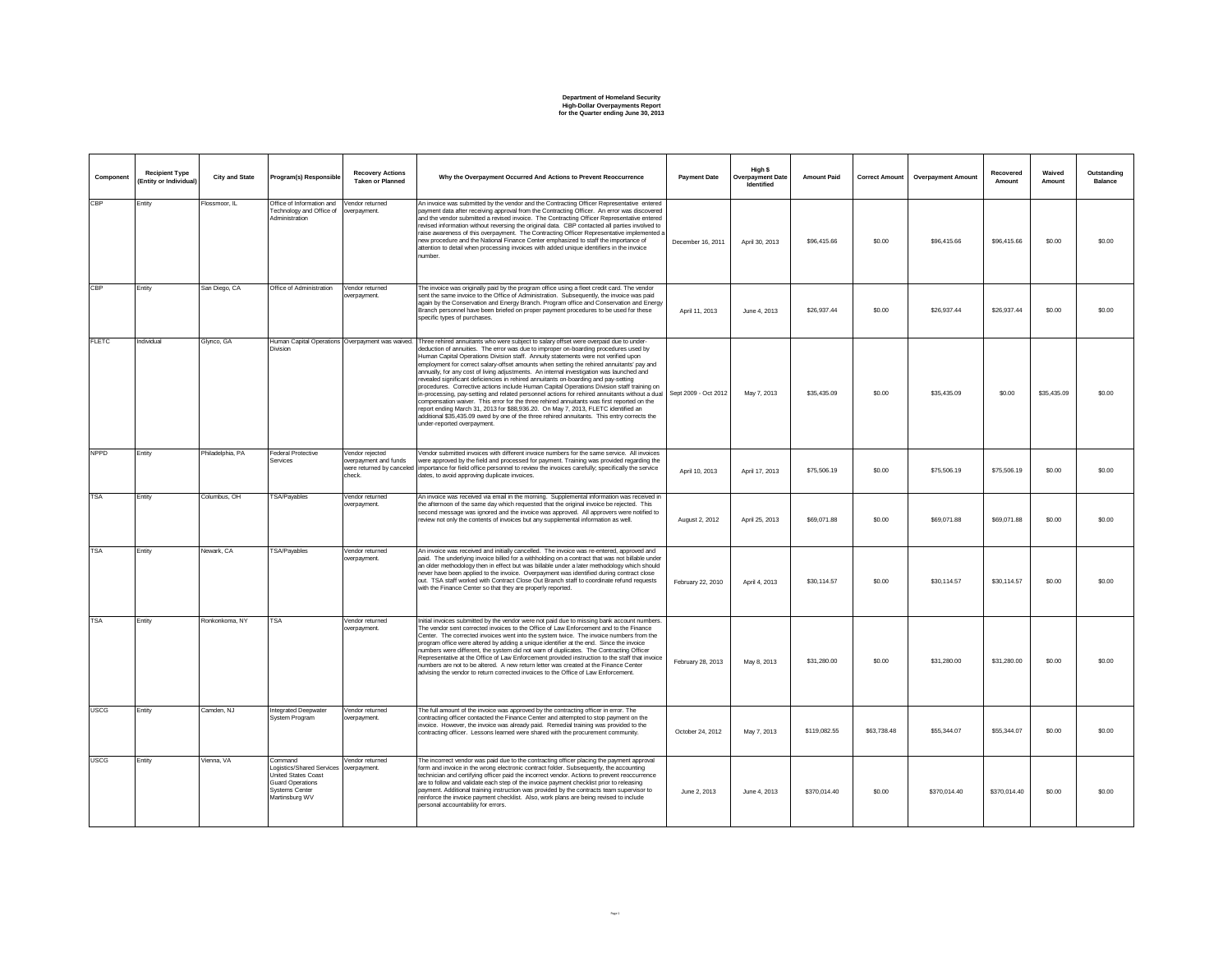## **Department of Homeland Security High-Dollar Overpayments Report for the Quarter ending June 30, 2013**

| Component   | <b>Recipient Type</b><br>(Entity or Individual) | <b>City and State</b> | Program(s) Responsible                                                                          | <b>Recovery Actions</b><br><b>Taken or Planned</b>                           | Why the Overpayment Occurred And Actions to Prevent Reoccurrence                                                                                                                                                                                                                                                                                                                                                                                                                                                                                                                                                                                                                                   | <b>Payment Date</b>                      | High \$<br><b>Overpayment Date</b><br>Identified | <b>Amount Paid</b> | <b>Correct Amount</b> | <b>Overpayment Amount</b> | Recovered<br>Amount | Waived<br>Amount | Outstanding<br><b>Balance</b> |
|-------------|-------------------------------------------------|-----------------------|-------------------------------------------------------------------------------------------------|------------------------------------------------------------------------------|----------------------------------------------------------------------------------------------------------------------------------------------------------------------------------------------------------------------------------------------------------------------------------------------------------------------------------------------------------------------------------------------------------------------------------------------------------------------------------------------------------------------------------------------------------------------------------------------------------------------------------------------------------------------------------------------------|------------------------------------------|--------------------------------------------------|--------------------|-----------------------|---------------------------|---------------------|------------------|-------------------------------|
| <b>USCG</b> | Individual                                      | Arlington, VA         | Coast Guard Pay &<br>Personnel Center - Military to recoup overpayment.<br>Active & Reserve Pay | Payroll deduction initiated                                                  | Member was paid for a lump sum leave payment. After the payment was made it was<br>determined that he we not entitled to this amount. The personnel reporting unit caught the<br>mistake and adjusted the account, however, the payment had already been made. The<br>personnel reporting unit was instructed to pay close attention to leave sold and the Human<br>Resources Supervisor is to complete a thorough audit of leave sold transactions before<br>releasing for payment.                                                                                                                                                                                                               | June 15, 2013                            | June 16, 2013                                    | \$10,737.38        | \$0.00                | \$10,737.38               | \$0.00              | \$0.00           | \$10,737.38                   |
| <b>USCG</b> | Individual                                      | Dunedin, FL           | Coast Guard Pay &<br>Personnel Center                                                           | Funds recovered by<br>Treasury directly from the<br>service member's estate. | wo payments were made to the service member prior to receiving a notification of their<br>death. The overpayments were identified through the Defense Manpower Data Center death<br>match.<br>Received report of retiree's death after payments made. The USCG performs monthly and<br>quarterly checks using data from the Department of Defense, the Social Security<br>Administration, and the Veteran's Administration to prevent issuance of retiree benefits to<br>deceased members. Additionally, families and estates are required to immediately notify the<br>USCG of a retiree's death. Late notification of death by the family is not uncommon due to<br>the stress of the situation. | 2 Payments (Feb 1<br>2013 & Mar 1, 2013) | April 8, 2013                                    | \$12,141.86        | \$0.00                | \$12,141.86               | \$12,141.86         | \$0.00           | \$0.00                        |
| <b>USCG</b> | Individual                                      | Fairview, NC          | Coast Guard Pay &<br>Personnel Center                                                           | Funds were returned<br>through the Treasury.                                 | Payment was made to the service member prior to receiving a notification of their death. The<br>overpayment was identified through the Defense Manpower Data Center death match.<br>Received report of retiree's death after payment made. The USCG performs monthly and<br>quarterly checks using data from the Department of Defense, the Social Security<br>Administration, and the Veteran's Administration to prevent issuance of retiree benefits to<br>deceased members. Additionally, families and estates are required to immediately notify the<br>USCG of a retiree's death. Late notification of death by the family is not uncommon due to<br>the stress of the situation.            | May 1, 2013                              | May 10, 2013                                     | \$5,329.74         | \$0.00                | \$5,329.74                | \$5,329.74          | \$0.00           | \$0.00                        |
| <b>USCG</b> | Individual                                      | Gulfport, MS          | Coast Guard Pay &<br>Personnel Center - Military to recoup overpayment.<br>Active & Reserve Pay |                                                                              | Payroll deduction initiated   A service member made a self-change to their mortgage allotment through an online pay<br>portal. The mortgage allotment was entered incorrectly. The incorrect amount was paid, thus<br>creating an overpayment to the member due to incorrect self-entry Action to prevent<br>reoccurrence is to implement non-payment of this allotment when Global Payroll is<br>implemented.                                                                                                                                                                                                                                                                                     | May 15, 2013                             | June 3, 2013                                     | \$9,461.00         | \$2,392.73            | \$7,068.27                | \$0.00              | \$0.00           | \$7,068.27                    |
| <b>USCG</b> | Individual                                      | Nashville, TN         | Coast Guard Pay &<br>Personnel Center                                                           | Payroll deduction initiated<br>to recoup overpayment.                        | Leave was sold that should not have been authorized. The member had previously sold leave<br>prior to the data load of the pay system. This error was identified during an audit of member's<br>entire record.                                                                                                                                                                                                                                                                                                                                                                                                                                                                                     | March 14, 2013                           | April 25, 2013                                   | \$9,195.67         | \$0.00                | \$9,195.67                | \$256.74            | \$0.00           | \$8,938.93                    |
| <b>USCG</b> | ndividual                                       | New York, NY          | Coast Guard Pay &<br>Personnel Center                                                           | Payroll deduction initiated<br>to recoup overpayment.                        | Member was paid unused leave based on leave balance at point when reserve active duty<br>period was completed. Later, leave taken was recorded which caused member to be<br>werpaid. Information was shared with personnel office so they would better understand the<br>ramifications of not recording taken leave in a timely manner.                                                                                                                                                                                                                                                                                                                                                            | September 30, 2011                       | April 8, 2013                                    | \$10,893.70        | \$0.00                | \$10,893.70               | \$0.00              | \$0.00           | \$10,893.70                   |
| <b>USCG</b> | Individual                                      | Pensacola, FL         | Coast Guard Pay &<br>Personnel Center                                                           | Pavroll deduction initiated<br>to recoup overpayment.                        | Used Leave was reported after final sold leave was calculated. Information was shared with<br>personnel office so they would better understand the ramifications of not recording taken<br>eave in a timely manner.                                                                                                                                                                                                                                                                                                                                                                                                                                                                                | March 7, 2013                            | April 5, 2013                                    | \$5,032.26         | \$0.00                | \$5,032.26                | \$482.16            | \$0.00           | \$4,550.10                    |
| <b>USCG</b> | Individual                                      | Ridgeville, OH        | Coast Guard Pay &<br>Personnel Center                                                           | Funds retrieved from<br>Treasurv.                                            | Payment was made to the service member prior to receiving a notification of their death. The<br>overpayment was identified through the Defense Manpower Data Center death match.<br>Received report of retiree's death after payment made. The USCG performs monthly and<br>quarterly checks using data from the Department of Defense, the Social Security<br>Administration, and the Veteran's Administration to prevent issuance of retiree benefits to<br>deceased members. Additionally, families and estates are required to immediately notify the<br>USCG of a retiree's death. Late notification of death by the family is not uncommon due to<br>the stress of the situation.            | March 1, 2013                            | April 4, 2013                                    | \$5,137.18         | \$0.00                | \$5,137.18                | \$5,137.18          | \$0.00           | \$0.00                        |
| <b>USCG</b> | Individual                                      | San Francisco, CA     | Coast Guard Pav &<br>Personnel Center                                                           | Payroll deduction initiated<br>to recoup overpayment.                        | Member was completing reserve active duty. Final active pay was issued. The member's<br>active duty was then extended and additional payment transactions were processed. An<br>erroneous separation payment was made. Personnel office was reminded that timely<br>submission of reserve orders is essential to keep members from being overpaid.                                                                                                                                                                                                                                                                                                                                                 | April 15, 2013                           | April 30, 2013                                   | \$5,923.50         | \$0.00                | \$5,923.50                | \$0.00              | \$0.00           | \$5,923.50                    |
| <b>USCG</b> | Individual                                      | Toledo, OH            | Coast Guard Pav &<br>Personnel Center                                                           | Pavroll deduction initiated<br>to recoup overpayment.                        | Member came off of reserve orders early. There was a late submission of this change<br>causing the member to be overpaid. The personnel office was notified and informed of the<br>ramification of late submission of reserve orders ending early.                                                                                                                                                                                                                                                                                                                                                                                                                                                 | December 21, 2012                        | April 8, 2013                                    | \$8.117.06         | \$1,870.64            | S6.246.42                 | \$0.00              | \$0.00           | \$6,246.42                    |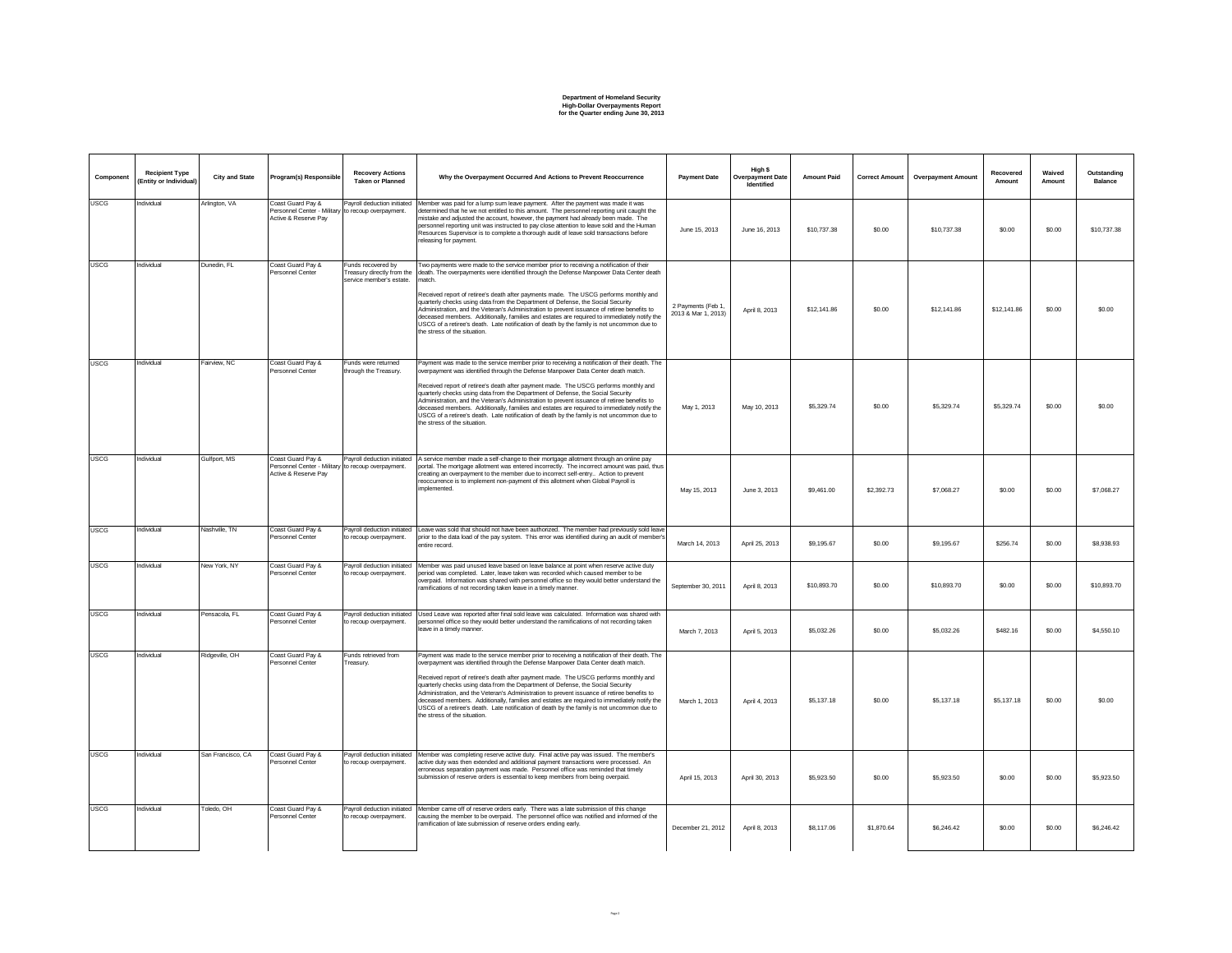# **Department of Homeland Security High-Dollar Overpayments Report for the Quarter ending June 30, 2013**

| Component   | <b>Recipient Type</b><br>(Entity or Individual) | <b>City and State</b> | Program(s) Responsible | <b>Recovery Actions</b><br><b>Taken or Planned</b> | Why the Overpayment Occurred And Actions to Prevent Reoccurrence                                                                                                                                          | <b>Payment Date</b> | High \$<br><b>Overpayment Date</b><br>Identified | <b>Amount Paid</b> |        | Correct Amount   Overpayment Amount | Recovered<br>Amount | Waived<br>Amount | Outstanding<br><b>Balance</b> |
|-------------|-------------------------------------------------|-----------------------|------------------------|----------------------------------------------------|-----------------------------------------------------------------------------------------------------------------------------------------------------------------------------------------------------------|---------------------|--------------------------------------------------|--------------------|--------|-------------------------------------|---------------------|------------------|-------------------------------|
| <b>USSS</b> | Entity                                          | Washington, DC        | Accounts Pavable       | Vendor returned<br>overpayment.                    | Field office processed two hotel payments with two different invoice numbers.<br>Action has been taken to educate the field office on the proper invoice number logic to use on<br>future hotel payments. | May 6, 2013         | June 3, 2013                                     | \$27,234.00        | \$0.00 | \$27,234.00                         | \$27,234.00         | \$0.00           | \$0.00                        |

| Totals | \$963,061.13 | \$68,001.85 | \$895.059.28 | \$805,265.89 | \$35,435.09 | \$54,358,30 |
|--------|--------------|-------------|--------------|--------------|-------------|-------------|
|        |              |             |              |              |             |             |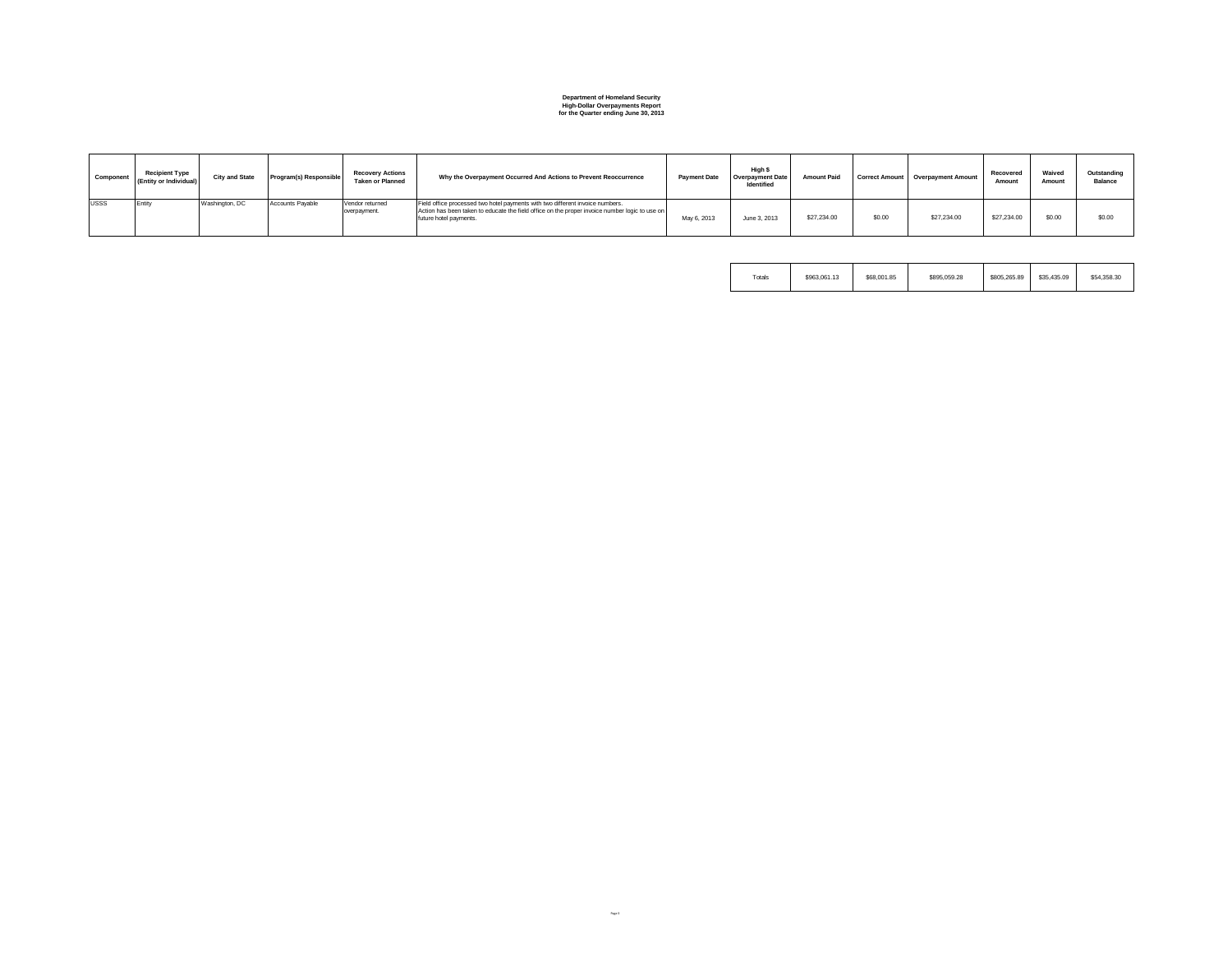## **Department of Homeland Security Current Status of Outstanding High-Dollar Overpayments on the Previous Secretary's High-Dollar Overpayments Report for the Quarter ending June 30, 2013**

#### **Component Recipient Type City and State Program(s) Responsible Recovery Action Taken or Planned Payment Date Payment Date High \$ Overpayment Date Identified Amount Paid Correct Amount Overpayment Amount Recovered Amount Outstanding Balance Days Outstanding** FEMA Entity Albany, NY Homeland Security Grants Program A collection bill was sent to the recipient to recoup the overpayment. November 23, 2009 November 15, 2011 \$48,474.76 \$0.00 \$48,474.76 \$0.00 \$48,474.76 593 FEMA Entity American Samoa Public Assistance Territory sent in documentation to support the payment. This documentation was reviewed. Clarifying information was requested. December 8, 2010 | November 30, 2012 | \$87,648.09 | \$37,416.74 | \$50,231.35 | \$0.00 | \$50,231.35 | 244 FEMA Entity Branchville, NJ Federal Insurance and Mitigation Administration Program office will offset payment for next insurance installment. March 2, 2011 November 30, 2012 \$447,817.00 \$0.00 \$447,817.00 \$0.00 \$447,817.00 \$147,817.00 FEMA Entity Carson City, NV Homeland Security Grant Program A collection bill was sent to the grantee to recoup the overpayment. The State September 30, 2009 | August 5, 2010 | \$27,609.10 | \$0.00 | \$27,609.10 | \$0.00 | \$27,609.10 | 1060 submitted an appeal which is under review. FEMA Entity Englewood, NJ Emergency Food & Office of General Counsel has determined that FEMA cannot implement Shelter Program collection actions on Emergency Food & Shelter Program improper Payments. The servicing agent (United Way) will collect funds from Charitable Organization. The Servicing Agent has notified the grantee that they are not eligible to receive additional program funds until this overpayment is recouped or additional documentation provided which supports a determination that the payment was proper. The Servicing Agent will provide collection details by the 15th of each month. October 7, 2009 | November 15, 2011 | \$178,890.00 | \$118,489.40 | \$60,400.60 | \$0.00 | \$60,400.60 | 593 FEMA Entity Hartford, CT Homeland Security Grants Program The grantee did not submit the required documentation within the appropriate timeframe, thereby making the entire payment improper. The program office will reach out to the grantee to provide instructions on documentation retention and the requirements of audits and internal reviews. September 16, 2011 January 15, 2013 \$251,478.06 \$0.00 \$251,478.06 \$0.00 \$251,478.06 166 **FEMA** Entity Houston, TX Transit Security Grant Program The grantee did not submit the required documentation within the appropriate timeframe, thereby making the entire payment improper. The program office will reach out to the grantee to provide instructions on documentation retention and the requirements of audits and internal reviews. April 19, 2011 | January 15, 2013 | \$35,625.00 | \$0.00 | \$35,625.00 | \$0.00 | \$35,625.00 | 166 FEMA Entity Jacksonville, FL Emergency Food & Shelter Program Office of General Counsel has determined that FEMA cannot implement collection actions on Emergency Food & Shelter Program improper Payments. The servicing agent (United Way) will collect funds from Charitable Organization. The Servicing Agent has notified the grantee that they are not eligible to receive additional program funds until this overpayment is recouped or additional documentation provided which supports a determination that the payment was proper. The Servicing Agent will provide collection details by the 15th of each month. May 18, 2009 November 15, 2011 \$27,830.00 \$15,782.74 \$12,047.26 \$0.00 \$12,047.26 593 **Debts Under Collection by DHS**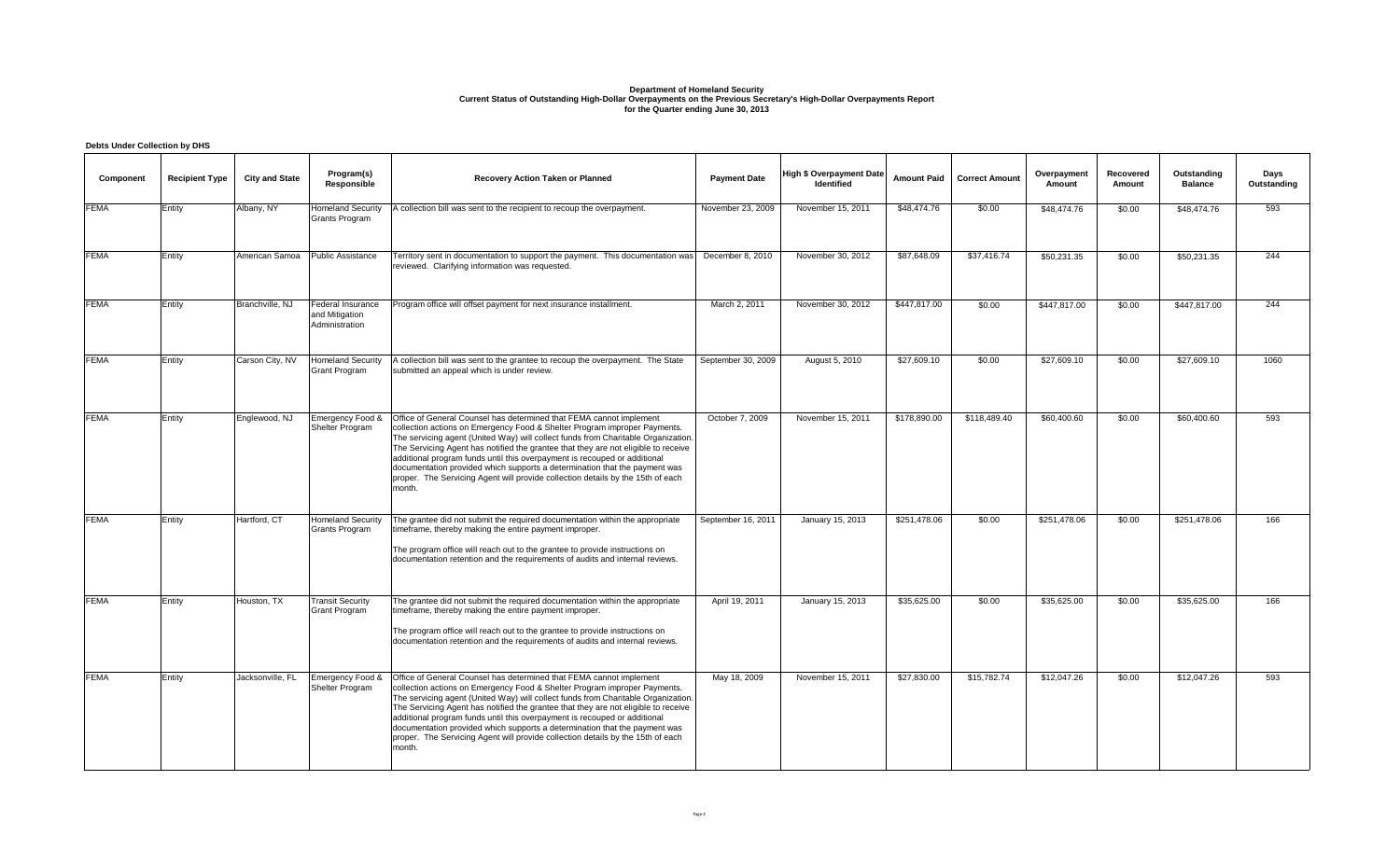# Department of Homeland Security<br>Current Status of Outstanding High-Dollar Overpayments on the Previous Secretary's High-Dollar Overpayments Report<br>for the Quarter ending June 30, 2013

### **Debts Under Collection by DHS**

| Component    | <b>Recipient Type</b> | <b>City and State</b> | Program(s)<br>Responsible                            | Recovery Action Taken or Planned                                                                                                                                                                                                                                                                                                                                                                                                                                                                                                                                                                     | <b>Payment Date</b>                   | <b>High \$ Overpayment Date</b><br><b>Identified</b> | <b>Amount Paid</b> | <b>Correct Amount</b> | Overpayment<br>Amount | Recovered<br>Amount | Outstanding<br><b>Balance</b> | Days<br>Outstanding |
|--------------|-----------------------|-----------------------|------------------------------------------------------|------------------------------------------------------------------------------------------------------------------------------------------------------------------------------------------------------------------------------------------------------------------------------------------------------------------------------------------------------------------------------------------------------------------------------------------------------------------------------------------------------------------------------------------------------------------------------------------------------|---------------------------------------|------------------------------------------------------|--------------------|-----------------------|-----------------------|---------------------|-------------------------------|---------------------|
| <b>FEMA</b>  | Entity                | Mansfield, OH         | Emergency Food &<br>Shelter Program                  | Office of General Counsel has determined that FEMA cannot implement<br>collection actions on Emergency Food & Shelter Program improper Payments.<br>The servicing agent (United Way) will collect funds from Charitable Organization.<br>The Servicing Agent has notified the grantee that they are not eligible to receive<br>additional program funds until this overpayment is recouped or additional<br>documentation provided which supports a determination that the payment was<br>proper. The Servicing Agent will provide collection details by the 15th of each<br>month.                  | November 23, 2009                     | November 15, 2011                                    | \$26,837.50        | \$11,137.50           | \$15,700.00           | \$0.00              | \$15,700.00                   | 593                 |
| <b>FEMA</b>  | Entity                | Richmond, VA          | <b>Transit Security</b><br>Grant Program             | The grantee did not submit the required documentation within the appropriate<br>timeframe, thereby making the entire payment improper.<br>The program office will reach out to the grantee to provide instructions on<br>documentation retention and the requirements of audits and internal reviews.                                                                                                                                                                                                                                                                                                | August 29, 2011                       | January 15, 2013                                     | \$464.682.87       | \$0.00                | \$464.682.87          | \$0.00              | \$464.682.87                  | 166                 |
| <b>FEMA</b>  | Entity                | Silver Creek, NY      | Public Assistance                                    | A collection bill was sent to the recipient to recoup the overpayment.                                                                                                                                                                                                                                                                                                                                                                                                                                                                                                                               | March 17, 2010                        | November 15, 2011                                    | \$75,440.99        | \$0.00                | \$75,440.99           | \$0.00              | \$75,440.99                   | 593                 |
| <b>FEMA</b>  | Entity                | Steeville, IL         | Shelter Program                                      | Emergency Food & Office of General Counsel has determined that FEMA cannot implement<br>collection actions on Emergency Food & Shelter Program improper Payments.<br>The servicing agent (United Way) will collect funds from Charitable Organization.<br>The Servicing Agent has notified the grantee that they are not eligible to receive<br>additional program funds until this overpayment is recouped or additional<br>documentation provided which supports a determination that the payment was<br>proper. The Servicing Agent will provide collection details by the 15th of each<br>month. | December 1, 2009                      | November 15, 2011                                    | \$25,364.00        | \$0.00                | \$25,364.00           | \$8,591.55          | \$16,772.45                   | 593                 |
| <b>FEMA</b>  | Entity                | Sylcauga, AL          | Emergency Food &<br>Shelter Program                  | Office of General Counsel has determined that FEMA cannot implement<br>collection actions on Emergency Food & Shelter Program improper Payments.<br>The servicing agent (United Way) will collect funds from Charitable Organization.<br>The Servicing Agent has notified the grantee that they are not eligible to receive<br>additional program funds until this overpayment is recouped or additional<br>documentation provided which supports a determination that the payment was<br>proper. The Servicing Agent will provide collection details by the 15th of each<br>month.                  | October 28, 2009                      | November 15, 2011                                    | \$52,549.00        | \$0.00                | \$52,549.00           | \$0.00              | \$52,549.00                   | 593                 |
| <b>FEMA</b>  | Entity                |                       | U.S. Virgin Islands Port Security Grant<br>Program   | A collection bill was sent to the grantee to recoup the overpayment. The U.S.<br>Virgin Islands has submitted an appeal which is under review.                                                                                                                                                                                                                                                                                                                                                                                                                                                       | September 13, 2010                    | November 15, 2011                                    | \$53,000.00        | \$0.00                | \$53,000.00           | \$0.00              | \$53,000.00                   | 593                 |
| <b>FLETC</b> | Individual            | Glynco, GA            | Human Capital<br><b>Operations Division</b>          | Collection bills were sent to the recipients to recoup the overpayments.                                                                                                                                                                                                                                                                                                                                                                                                                                                                                                                             | January 1, 2007 -<br>November 3, 2012 | January 1, 2013                                      | \$88,936.20        | \$0.00                | \$88,936.20           | \$0.00              | \$88,936.20                   | 180                 |
| <b>USCG</b>  | Individual            | Astoria, OR           | Personnel Center<br>Military Active &<br>Reserve Pay | Coast Guard Pay & Payroll deduction implemented to recoup overpayment.                                                                                                                                                                                                                                                                                                                                                                                                                                                                                                                               | November 1, 2012                      | November 1, 2012                                     | \$12,085.12        | \$0.00                | \$12.085.12           | \$3,234.12          | \$8,851.00                    | 241                 |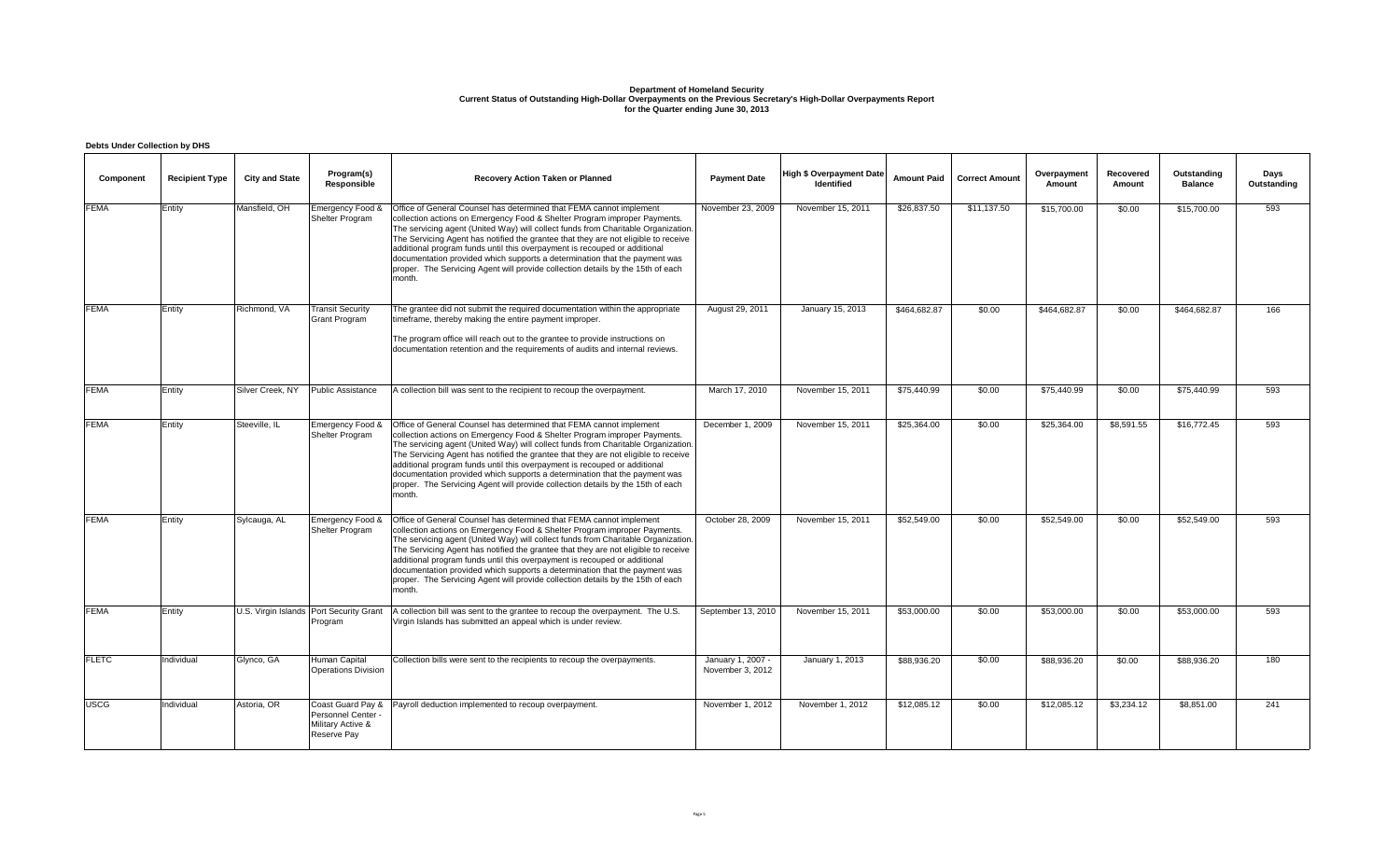### **Department of Homeland Security Current Status of Outstanding High-Dollar Overpayments on the Previous Secretary's High-Dollar Overpayments Report for the Quarter ending June 30, 2013**

#### **Component Recipient Type City and State Program(s) Responsible Recovery Action Taken or Planned Payment Date Payment Date High \$ Overpayment Date Identified Amount Paid Correct Amount Overpayment Amount Recovered Amount Outstanding Balance Days Outstanding Debts Under Collection by DHS** USCG Individual Guam Coast Guard Pay & Personnel Center Military Active & Reserve Pay Payroll deduction implemented to recoup overpayment. April 1, 2012 May 5, 2012 \$6,736.72 \$0.00 \$6,736.72 \$3,569.89 \$3,166.83 421 USCG Individual Japan Coast Guard Pay & Personnel Center - Retiree & Annuitant Pay Payroll deduction implemented to recoup overpayment. July 1, 2012 -September 30, 2012 November 28, 2012 \$8,160.98 \$0.00 \$8,160.98 \$2,014.33 \$6,146.65 214 USCG Individual Kodiak, AK Coast Guard Pay & Personnel Center - Military Active & Reserve Pay Payroll deduction implemented to recoup overpayment. November 1, 2011 November 18, 2011 \$6,307.41 \$0.00 \$6,307.41 \$5,854.13 \$453.28 590 USCG Individual Los Angeles, CA Coast Guard Pay & Personnel Center -Military Active & Reserve Pay Payroll deduction implemented to recoup overpayment. July 31, 2012 August 31, 2012 \$7,715.68 \$0.00 \$7,715.68 \$1,684.62 \$6,031.06 303 USCG | Individual | Miami, FL | Coast Guard Pay & | Payroll deduction implemented to recoup overpayment. | | December 15, 2011 | December 29, 2011 | \$5,124.83 | \$5,124.83 | \$3,962.31 | \$1,162.52 | 549 Personnel Center - Military Active & Reserve Pay USCG Individual New Orleans, LA Coast Guard Pay & Personnel Center - Military Active & Reserve Pay Payroll deduction implemented to recoup overpayment. <br>
Cotober 1, 2011 November 25, 2011 \$7,135.16 \$0.00 \$7,135.16 \$773.59 \$6,361.57 583 USCG |Individual |New York, NY |Coast Guard Pay & |Payroll deduction implemented to recoup overpayment. August 31, 2011 | \$5,994.00 | \$5,994.00 | \$3,820.76 | \$2,173.2 Personnel Center - Military Active & Reserve Pay USCG Individual Santa Rosa, CA Coast Guard Pay & Personnel Center - Military Active & Reserve Pay Payroll deduction implemented to recoup overpayment. July 31, 2012 September 26, 2012 \$29,842.78 \$0.00 \$29,842.78 \$16,061.46 \$13,781.32 268 USCG Individual Seattle, WA Coast Guard Pay & Personnel Center -Military Active & Reserve Pay Payroll deduction implemented to recoup overpayment. November 1, 2008 June 15, 2011 \$8,903.21 \$1,051.71 \$7,851.50 \$4,265.59 \$3,585.91 746 USCG Individual Waco, TX Coast Guard Pay & Personnel Center -Retiree & Annuitant Pay Payroll deduction implemented to recoup overpayment. December 1, 2012 - February 28, 2013 March 1, 2013 | \$8,436.84 | \$0.00 | \$8,436.84 | \$8,345.06 | \$91.78 | 121 USCG Individual Washington, DC Coast Guard Pay & Payroll deduction implemented to recoup overpayment. December 30, 2011 February 23, 2012 \$9,280.24 \$0.00 \$9,280.24 \$2,234.55 \$7,045.69 493Personnel Center - Military Active & Reserve Pay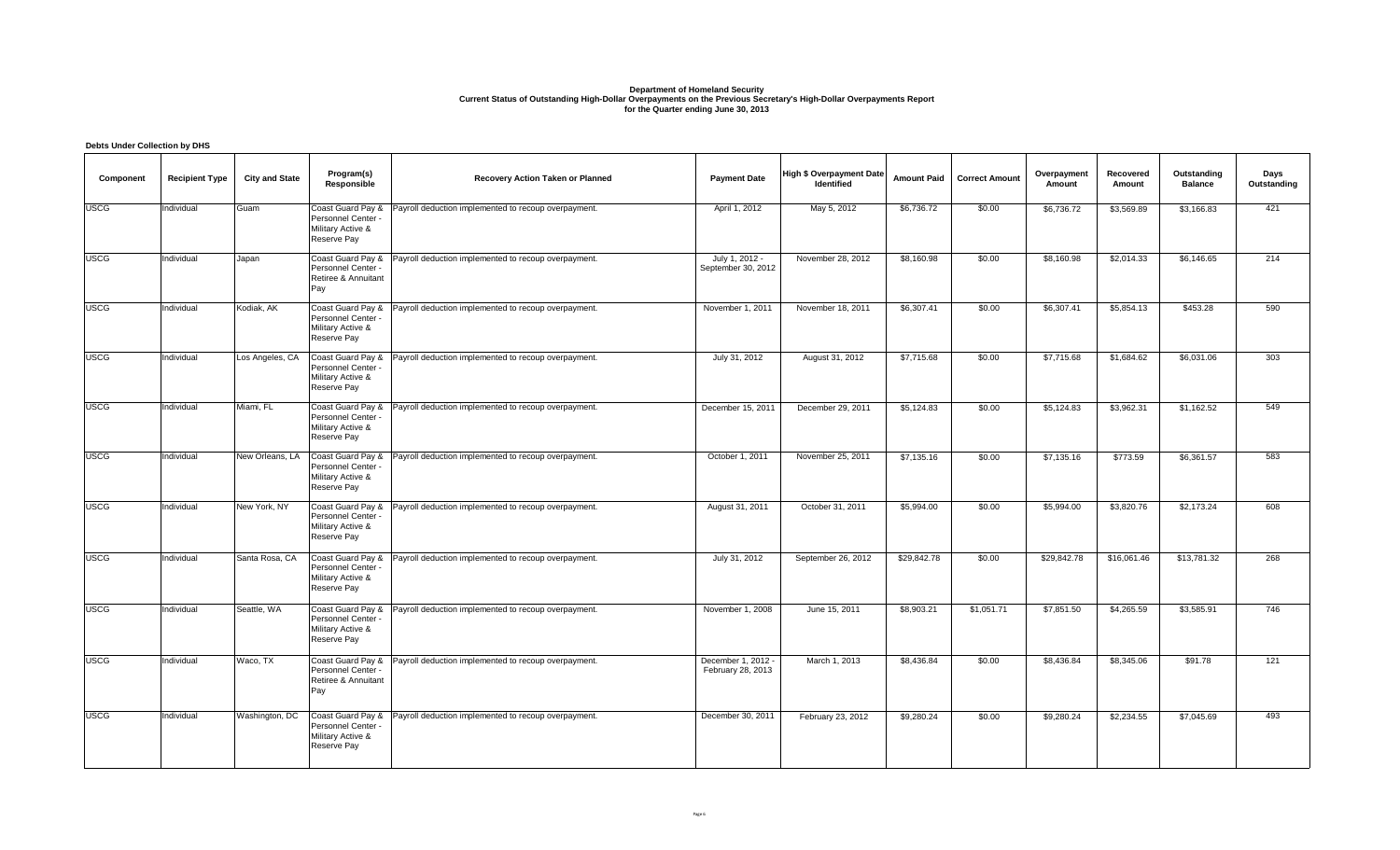# Department of Homeland Security<br>Current Status of Outstanding High-Dollar Overpayments on the Previous Secretary's High-Dollar Overpayments Report<br>for the Quarter ending June 30, 2013

**Debts Under Collection by DHS**

| Component   | <b>Recipient Type</b> | <b>City and State</b> | Program(s)<br>Responsible                              | Recovery Action Taken or Planned                                         | <b>Payment Date</b> | High \$ Overpayment Date<br><b>Identified</b> | Amount Paid | <b>Correct Amount</b> | Overpayment<br>Amount | Recovered<br>Amount | Outstanding<br><b>Balance</b> | Days<br>Outstanding |
|-------------|-----------------------|-----------------------|--------------------------------------------------------|--------------------------------------------------------------------------|---------------------|-----------------------------------------------|-------------|-----------------------|-----------------------|---------------------|-------------------------------|---------------------|
| <b>USCG</b> | Individual            | Washington, DC        | Personnel Center -<br>Military Active &<br>Reserve Pay | Coast Guard Pay &   Payroll deduction implemented to recoup overpayment. | December 30, 2011   | February 27, 2012                             | \$20,197.18 | \$0.00                | \$20,197.18           | \$11,742.35         | \$8,454.83                    | 489                 |
| <b>USCG</b> | Individual            | Washington, DC        | Personnel Center -<br>Military Active &<br>Reserve Pay | Coast Guard Pay &   Payroll deduction implemented to recoup overpayment. | June 29, 2012       | July 9, 2012                                  | \$20,703.69 | \$0.00                | \$20,703.69           | \$11,877.93         | \$8,825.76                    | 356                 |

| $\tau$ otals | \$2.048.806.41 | \$183,878,09 | \$1.864.928.32 | \$88,032.24 | \$1,776,896,08 |
|--------------|----------------|--------------|----------------|-------------|----------------|
|--------------|----------------|--------------|----------------|-------------|----------------|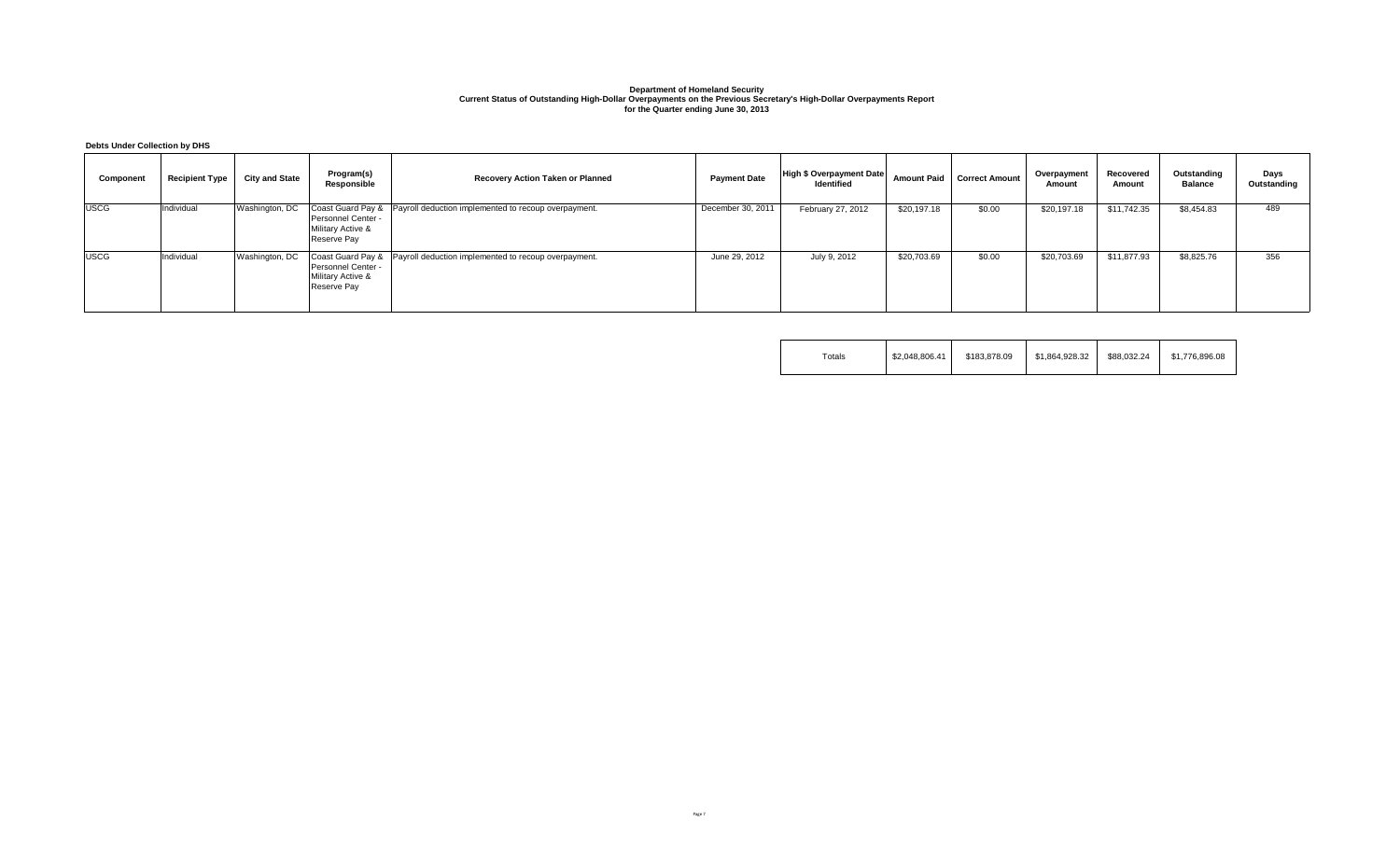# Department of Homeland Security<br>Current Status of Outstanding High-Dollar Overpayments Report<br>for the Quarter ending June 30, 2013<br>Current Status Overpayments Report

### **Debts Sent to Treasury Offset Program for Collection**

| Component   | <b>Recipient Type</b> | <b>City and State</b>    | Program(s)<br>Responsible                        | Recovery Action Taken or Planned                                                                                                                                                                    | <b>Payment Date</b> | <b>High \$ Overpayment Date</b><br>Identified | <b>Amount Paid</b> | Correct<br>Amount | Overpayment<br>Amount | Recovered<br>Amount | Outstanding<br><b>Balance</b> | Days<br>Outstanding |
|-------------|-----------------------|--------------------------|--------------------------------------------------|-----------------------------------------------------------------------------------------------------------------------------------------------------------------------------------------------------|---------------------|-----------------------------------------------|--------------------|-------------------|-----------------------|---------------------|-------------------------------|---------------------|
| <b>FEMA</b> | Entity                | <b>US Virgin Islands</b> | Port Security Grant<br>Program                   | Recoupment package sent to individual. Debt later sent to the Treasury<br>Offset Program for collection.                                                                                            | November 11, 2008   | September 30, 2010                            | \$19,239.54        | \$0.00            | \$19,239.54           | \$0.00              | \$19,239.54                   | 1004                |
| <b>USCG</b> | Entity                | Miami, FL                | <b>Office of Financial</b><br>Policy and Systems | Contacted vendor who confirmed overpayment. Vendor added to USCG<br>'Do Not Pay List' with automatic offset of overpayment on next invoice.<br>Debt sent to Treasury Offset Program for collection. | September 25, 2010  | January 10, 2011                              | \$76,740,37        | \$38,177.37       | \$38,563.00           | \$0.00              | \$38,563.00                   | 902                 |
| <b>USCG</b> | Individual            | New Orleans, LA          | Pav & Personnel<br>Center                        | Transferred debt to CG Finance Center. Sent to Treasury Offset for<br>collection 6/13/2012.                                                                                                         | December 27, 2011   | January 24, 2012                              | \$6,990.34         | \$0.00            | \$6,990.34            | \$0.00              | \$6,990.34                    | 523                 |
|             |                       |                          |                                                  |                                                                                                                                                                                                     |                     |                                               |                    |                   |                       |                     |                               |                     |

Total \$102,970.25 \$38,177.37 \$64,792.88 \$0.00 \$64,792.88